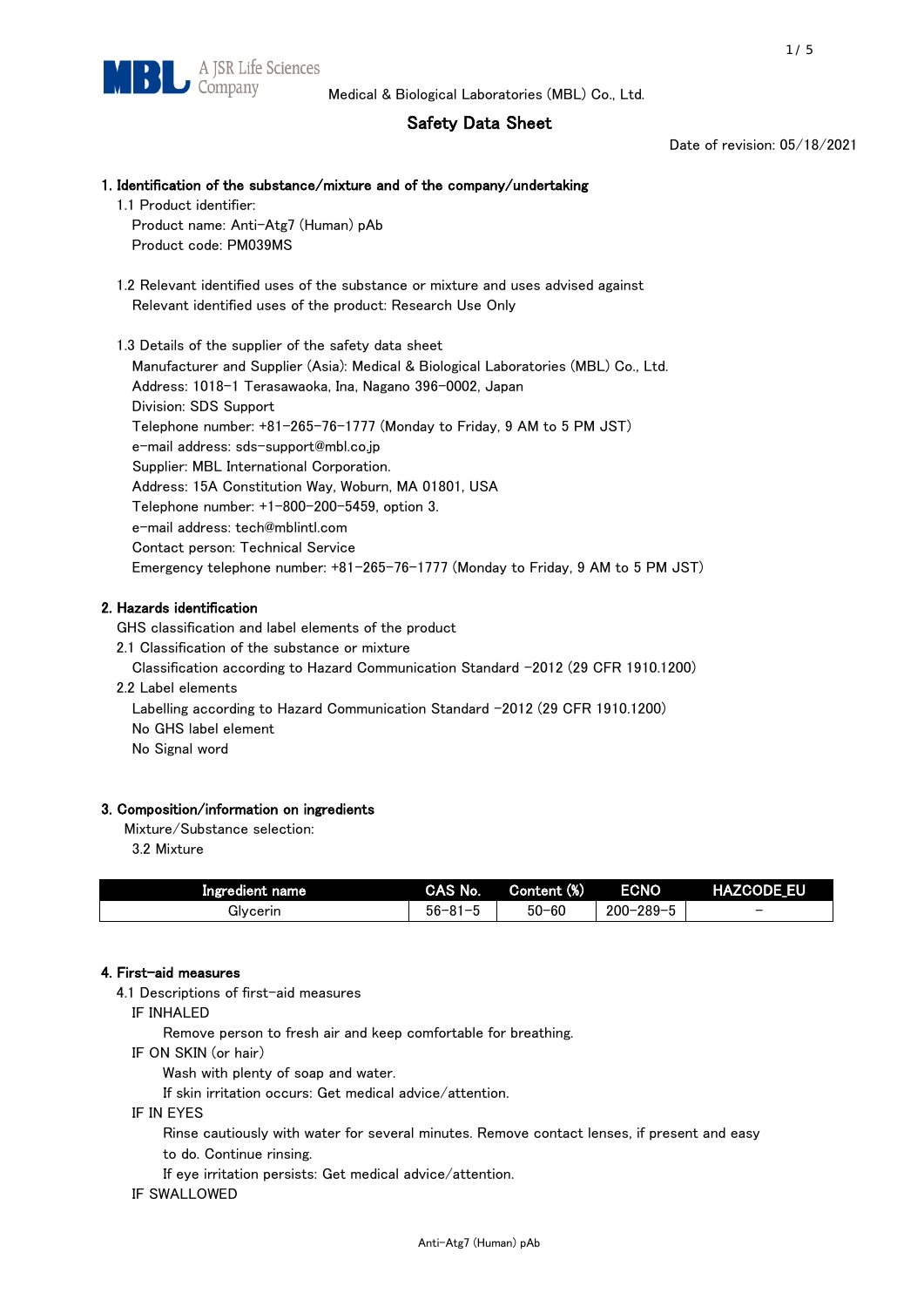Rinse mouth.

#### 5. Fire-fighting measures

#### 5.1 Extinguishing media

Suitable extinguishing media

- Use appropriate extinguishing media suitable for surrounding facilities.
- Unsuitable extinguishing media

Unsuitable extinguishing media data is not available.

5.2 Specific hazards arising from the substance or mixture

Specific hazards arising from the substance or mixture is not available.

5.3 Advice for firefighters

Specific fire-fighting measures

Evacuate non-essential personnel to safe area.

#### 6. Accidental release measures

- 6.1 Personnel precautions, protective equipment and emergency procedures Wear proper protective equipment.
- 6.2 Environmental precautions

Prevent spills from entering sewers, watercourses or low areas.

6.3 Methods and materials for containment and cleaning up

- Absorb spill with inert material (dry sand, earth, et al), then place in a chemical waste container.
- 6.4 Reference to other sections

Refer to section 13

#### 7. Handling and storage

 7.1 Precautions for safe handling Preventive measures (Safety treatments) Avoid contact with skin. Avoid contact with eyes. Safety measures data is not available. Any incompatibilities data is not available. Advice on general occupational hygiene Do not get in eyes, on skin, or on clothing. Do not eat, drink or smoke when using this product. Wash hands thoroughly after handling. 7.2 Storage Conditions for safe storage Keep container tightly closed.

Keep cool. Protect from sunlight.

Container and packaging materials for safe handling data is not available.

7.3 Specific end use(s)

Research use only.

#### 8. Exposure controls/personal protection

 8.1 Control parameters Adopted value Adopted value in ACGIH is not available. OSHA-PEL (Glycerin)

Anti-Atg7 (Human) pAb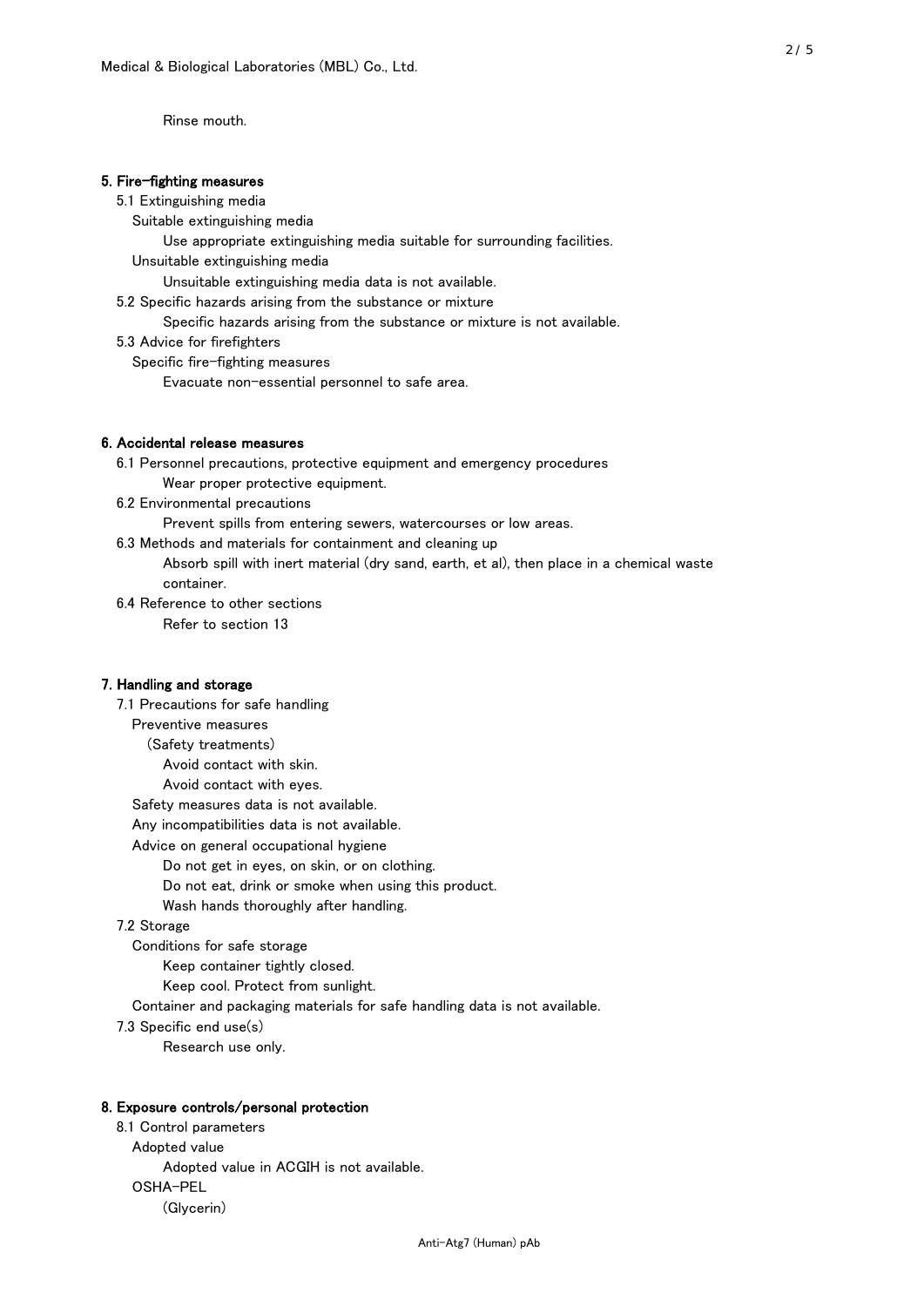TWA: 15mg/m3 (Total dust) TWA: 5mg/m3 (Respirable fraction) NIOSH-REL (Glycerin) See Appendix D 8.2 Exposure controls Appropriate engineering controls Do not use in areas without adequate ventilation. Washing facilities should be available. Individual protection measures Hand protection Wear protective gloves. Eye protection Wear eye/face protection. Skin and body protection Wear protective clothing.

#### 9. Physical and Chemical Properties

 9.1 Information on basic physical and chemical properties Physical state: Liquid Color: Colorless Odor data is not available. Melting point/Freezing point data is not available. Boiling point or initial boiling point data is not available. Flammability (gases, liquids and solids) data is not available. Lower and upper explosion limit/flammability limit data is not available. Flash point data is not available. Auto-ignition temperature data is not available. Decomposition temperature data is not available. pH: Neutral Kinematic viscosity data is not available. Solubility: Water solubility: miscible Solubility in solvent data is not available. n-Octanol/water partition coefficient data is not available. Vapor pressure data is not available. Density and/or relative density data is not available. Oxidising properties data is not available. No Particle characteristics data is not available. 9.2 Other information Other information is not available. 10. Stability and Reactivity 10.1 Reactivity Reactivity data is not available. 10.2 Chemical stability Stable under normal storage/handling conditions. 10.3 Possibility of hazardous reactions

Possibility of hazardous reactions data is not available.

10.4 Conditions to avoid

Conditions to avoid data is not available.

10.5 Incompatible materials

Incompatible materials data is not available.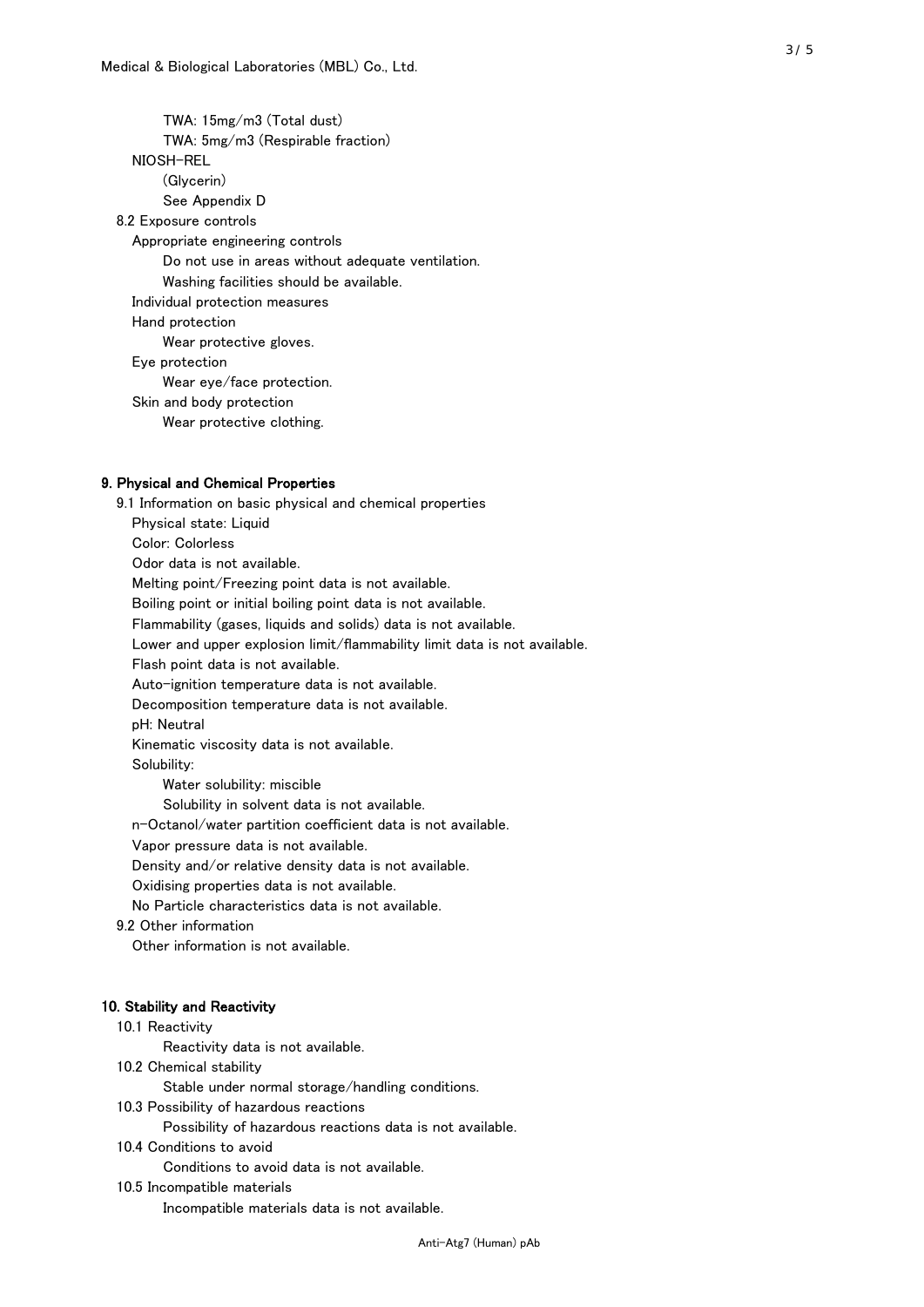10.6 Hazardous decomposition products Hazardous decomposition products data is not available.

### 11. Toxicological Information

 11.1 Information on toxicological effects Acute toxicity data is not available. Irritant properties Skin corrosion/irritation data is not available. Serious eye damage/irritation data is not available. Allergenic and sensitizing effects data is not available. Mutagenic effects data is not available. Carcinogenic effects data is not available. Teratogenic effects data is not available. Reproductive toxicity data is not available. STOT

STOT-single exposure data is not available.

STOT-repeated exposure data is not available.

Aspiration hazard data is not available.

#### 12. Ecological Information

12.1 Ecotoxicity

Ecotoxicity data is not available.

Water solubility

(Glycerin)

miscible (ICSC, 2006)

12.2 Persistence and degradability

Persistence and degradability data is not available.

12.3 Bioaccumulative potential

(Glycerin)

log Pow=-1.76 (ICSC, 2006)

12.4 Mobility in soil

Mobility in soil data is not available.

12.7 Other adverse effects

Ozone depleting chemical data is not available.

#### 13. Disposal considerations

 Description of waste residues and information on their safe handling and methods of disposal, including the disposal of any contaminated packaging

13.1 Waste treatment methods

Dispose of contents/container in accordance with local/national regulation.

Contaminated packing

Dispose of container after using the contents completely.

#### 14. Transport Information

 UN No., UN CLASS 14.1 UN No. or ID No.: Not applicable Not applicable to IMDG Code Not applicable to IATA Dangerous Goods Regulations

 14.5 Environmental hazards MARPOL Annex III - Prevention of pollution by harmful substances Marine pollutants (yes/no): no